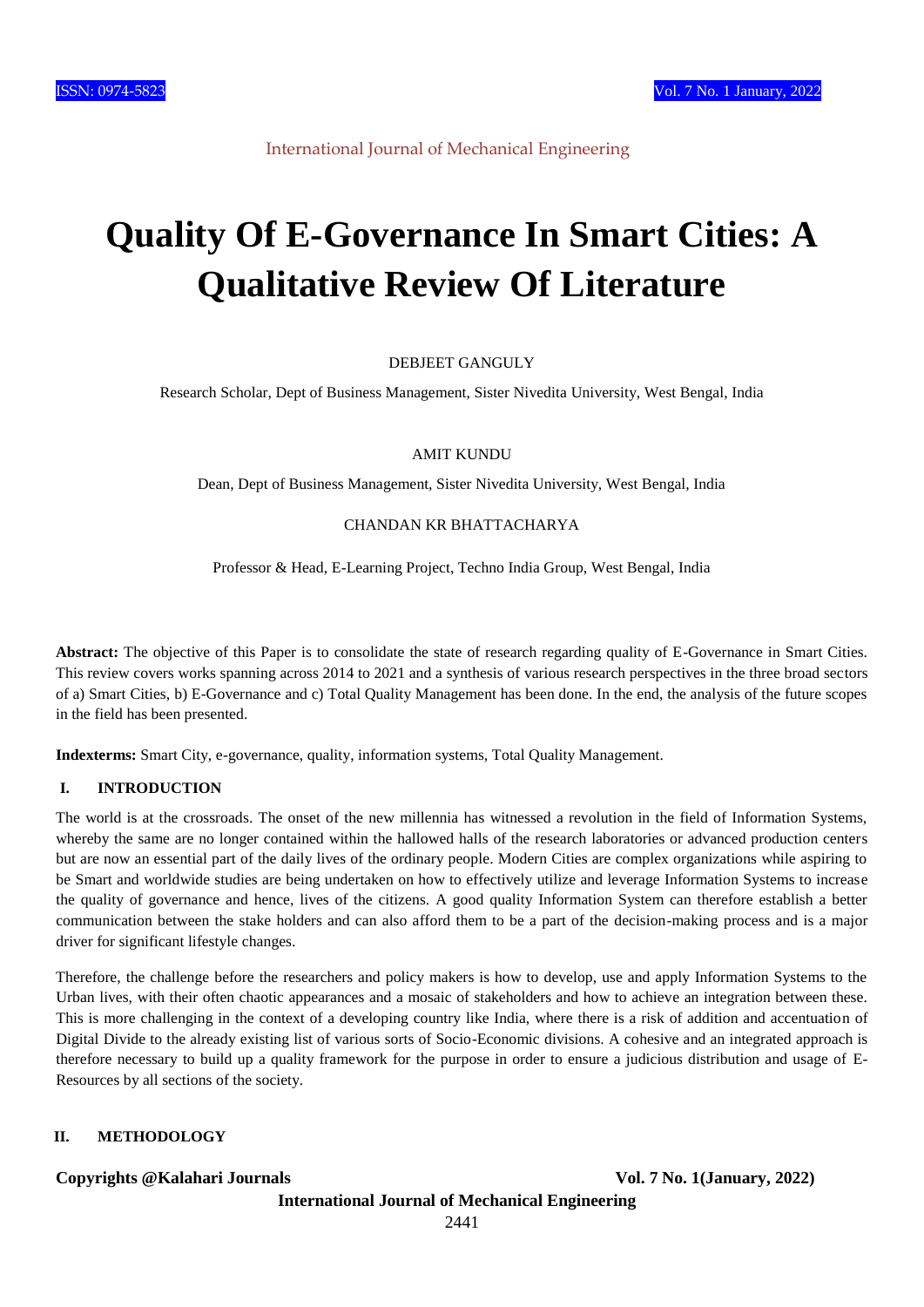The goal of the study was a conceptual consolidation across an otherwise extremely fragmented field.

In the overall work, the basic structure of a systematic review involving a) Planning b) Conducting  $\& c$  Reporting and dissemination has largely been followed.

An extensive review of publications from various literature available in peer reviewed journals was undertaken which mainly spanned across the themes around a) Smart cities b) e-Governance and c) Total Quality Management. The time frame under consideration has been mostly from 2014-2020. The search platform used was google scholar. In the search the keywords used were Smart Governance, Quality in E-Governance & E-Governance in Smart Cities to find out available integrated works on the theme of the study.

#### **III**. **CITIZENS & GOVERNANCE- AT THE CORE OF SMART CITIES.**

The ultimate objective of all Smart City projects is to increase the Quality of Life of its citizens. Also, it is about the empowerment of its citizens to contribute towards the collective urban life as Smart Citizens. The Governance and associated institutions like the Local bodies, play a crucial role in this respect. In his study Julio Arauz [1] analyzed the ongoing research on Smart Cities technologies & standards and how the developments in Smart city technologies could be leveraged to address the dynamic needs and challenges of the urban local bodies like the municipalities etc. The analysis showed that there remains a substantial scope for an interdisciplinary approach to help the Urban Local Bodies to meet the challenges of urbanization and to fill up the existing gap between the needs of such urban local bodies and the studies in this field. Nallapaneni Manoj Kumar et al [2] have discussed the features and policies pertaining to Smart Cities in India and its definition and have proposed a 3C (Competence, Convenience and Cleverness ) based definition whereby, a city in order to attain a higher Quality of Life, seeks to integrate technologies for Environmental, Economic and Social aspects of city life, leveraging the 3Cs. In his work, Nuno Vasco Lopes [3] has studied and discussed the governance modelsimplemented in some citiesand found that for successful implementation of aSmart City, a mix of open collaborative and participatory Smart governance is necessary, along with advanced technologies and innovation. Nripendra. P. Rana Et al. [4] have listed and prioritised in their research, the barriers towards successful implementation of Smart Cities in the Indian context and found that of all the barrier categories, Governance was the most significant category, followed by Economic, Technological, Social, Environmental and Legal & Ethical. The study conducted by AycaKirimtat et al [5] undertook a detailed literature review of all smart city themes across different publications in order toanalyse the concept and to understand the current and future trends in this regard. It was found that of all the keywords, "Citizen" was the one with the most numbers of occurrences and links and amongst all major themes in the studies, "Smart Governance" was the most prominent one. In order toto measure the smart city readiness factor from the perspective of a citizen, EkoSetijadi et al. [6], successfully tested a model of smart city readiness factor, integrating TRI, TAM and Delone and Mclean models. The model established a relational matrix of the factors that determine the success of smart city readiness of the local citizenry. AawatifHayar Et Al [7] in their study discussed and constructed a new model "Frugal Social Sustainable Collaborative"for smart cities, wherein the Citizen was accorded the centre stage in the scheme of Smart City initiatives, working upon a cost effective, step by step bottoms up approach with initial emphasis upon low hanging fruits for a better RoI and optimizing local resources and innovation, while capitalizing upon existing infrastructure and investing in human capital and thus gradually moving towards an inter-connected collaborative ecosystem. The model focused mainly upon Smart citizens while technology was considered as an enabler.

#### IV. **SMART E-GOVERNANCE- A SINE QUA NON FOR QUALITY OF LIFE.**

As the cities are developed enabling the latest technologies, Governments across the planet are leveraging the e-Governance component to strengthen democracy, public welfare and citizen participation in decision making processes which leads towards more transparency and more informed citizens. An evaluation of the maturity of the extant regulations with respect to Smart City Components and the associated factors to quantify the readiness to adopt smart city concept was done by AdnaneFounoun&AawatifHayar [8]. The researchers assessed the factor of direct and indirect involvement of citizens in the transition process to a Smart City and have constructed and presented an evaluation matrix to test the level of maturity of the local regulation vis a vis the requirements of a smart city. OJO John Sunday [9] in his work made a strong case for application of E-Governance at the grass root levels in an underdeveloped nation like Nigeria for achieving Sustainable Development Goals and prescribed that grass root development can be ensured leveraging E-Governance by ensuring effective and efficient public service delivery and citizens` participation. A critical analysis of the effects of e-Governance on different aspects of Government services in India was undertaken by Monika Pathak et al [10] and the four required criteria for its success namely connectivity, knowledge,

**Copyrights @Kalahari Journals Vol. 7 No. 1(January, 2022)**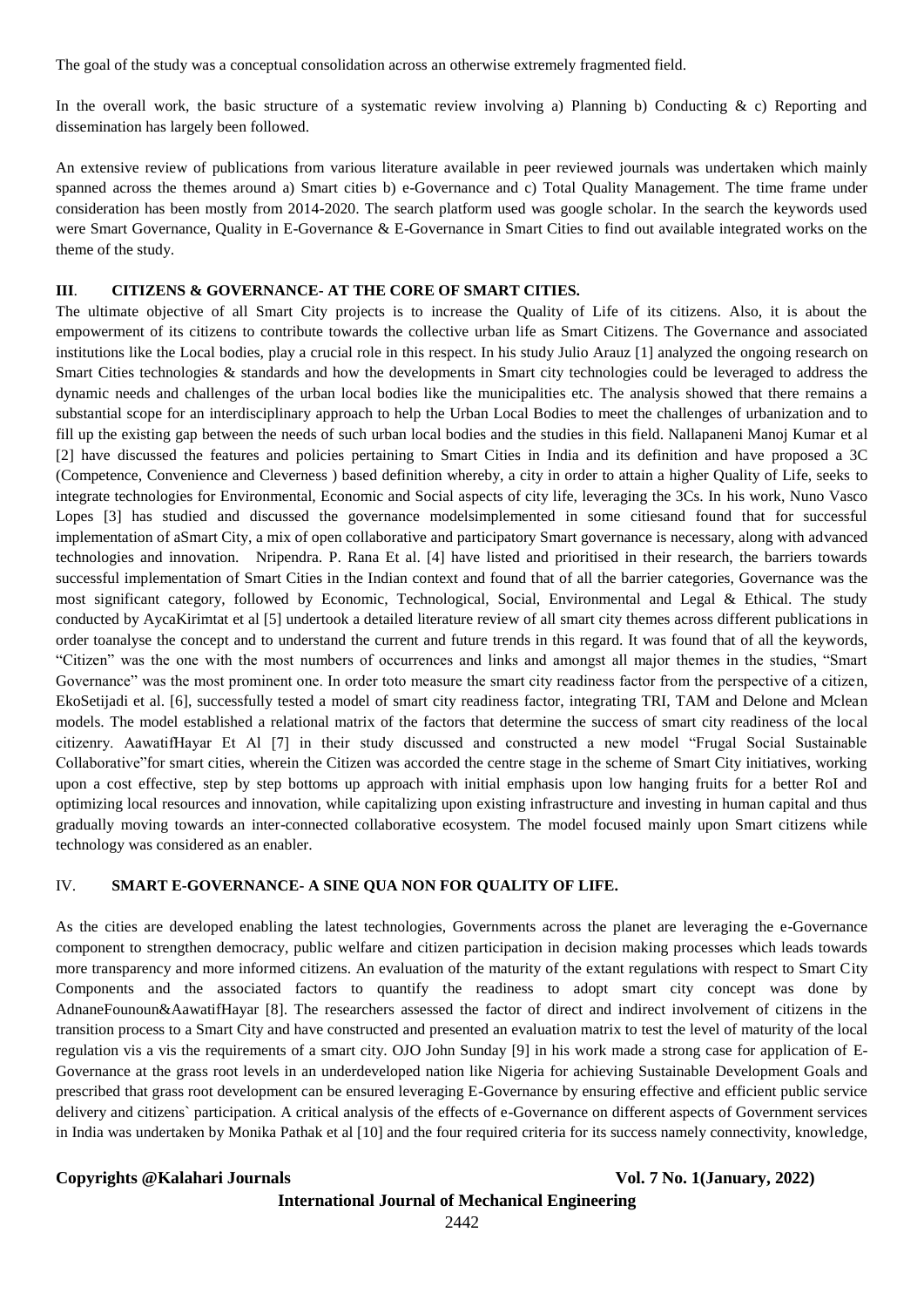data content and expenses were summarised. Under the overall context of the United Nations framework for measurement of E-Gov Development Index (EGDI), HarekrishnaMisra [11] in his work constructed a framework to measure Rural-E Governance Development Index(R-EGDI) and validated the same in a use case of AMUL under a premise that in order tomeet the objectives of SDGs it is important to assess the Rural Urban digital divide.

Ganim et al [12] in a work on e-governance constructed a model for a social networking site for direct communication between government to citizens and vice versa, in order to facilitate a stronger participation of citizens in governance and for the government to come in direct touch with its citizens. In their research, Nagarathna R et al [13] proposed the utilization of social networks for implementing e-governance and as a test case, a framework for pollution control that utilizes social networks was constructed along with an intelligent framework to utilize social networks for e-educating people and for collective ameliorating action. In another work Prabhat Manocha et al [14] have analysed and prioritised the social media and e-governance success parameters in Indian context so as to bring an alignment between each other and to leverage social media platforms for delivery of e-governance. Syed Javed Ahmed [15] in his work proposed integrating multiple inter departmental systems under one common central database accessible to all authorized departments, instead of maintaining multiple incompatible databases.

Innovations in Governance technologies have swept the public sector since the last few decades. The fast-moving changes in technologies are also accompanied by changes in citizen aspirations and expectations. A successful digital society is the one which accords every section equal ground to access the latest in technology, while taking care of the impediments. Leontine Loeber [16] in his study regarding the E-Voting Readiness Index, examined based on secondary data, the readiness of the Dutch voters to accept the e-Voting system. From the data analyzed it was inferred that the majority still preferred the paper ballot-based system. Also, the trust level was much higher on paper ballot systems, and it was the older age group which comparatively preferred more for voting computers than the 18-24 age group. In a study by V.Balaji et al [17] the accessibility to m-governance with respect to physically challenged users and elderlies were analyzed and the current accessibility status of the current e-gov apps were measured to provide an alternative solution. A survey regarding the usage and the pattern of adaptation of various ICDS amongst the senior citizens was undertaken by Stephen Faster et al [18] and a higher level of proficiency than expected initially was found. In a study on digital information access for older persons, Carvalho et al [19] analyzed the results of UISEL (Ubiquitous Information for Senior Citizens Learning), a European initiative to assess the needs of Senior Citizens and how they could be satisfied through digital technologies, mainly mobile devices. The work spanning across many European countries found that in different countries different modules were preferred most.

In a study on the Digital Super Divide, K.K Minocha [20] discussed the types of digital divides emerging due to a fast-evolving digital world, concluding that the senior citizens are the second most affected lot in the usability divide.

# V. **QUALITY: HANDSHAKING OF QUALITY OF INFORMATION SYSTEMS WITH E-GOV SERVICE DELIVERY.**

Acceptance of the principles of Total Quality Management requires commitment on the part of management to the principles that require change to a more participative form of management, adoption of a continuous process of self-evaluation and improvement and a new emphasis on customer satisfaction. TQM requires willingness and ability to change on the part of the manager and the organization undertaking it. Sreesankar R.S Et al [21] made a case for implementation of TQM in the local self-government levels. In a study on Impact of System Quality, Information Quality and Service Quality, Ameen et al [22] took a page out of the Delone& Mclean model and tested the impact of Systems Quality, Information Quality and Service Quality on the actual usage of Smart Governance amongst the employees in a Government Organization. It was found that all three quality dimensions had a positive impact on the dependent variable of actual usage of Smart Governance. Vinay Singh et al [23] constructed a model for assessment of e-governance quality from the perspective of a citizen, to prove the relationship between quality of e-governance and citizens satisfaction. In a similar study, Olusegun Agbabiaka et al [24] validated the updated Delone& McLean Model for IS in the context of E-Governance and found that information and service quality have significant impacts upon citizen satisfaction, Information and system quality have significant impacts upon citizen trust in egov and Citizen satisfaction has a significant impact upon net benefits (public value).

In another study A. OJO [25] deployed the updated D&M model to study and analyze the Hospital Information System, in Nigeria. The study validated the updated D&M IS model in the context of Nigerian HIS. It was found that the quality dimensions had significant effects over use and user satisfaction. Naajma Imtiaz Ali et al [26] in a study on success of e-commerce have proposed a modified Delone& McLean model for E-Commerce, including the indicators of Trust and Privacy as additional independent variables along with System Quality & Service Quality, with User satisfaction as a mediator and Net Benefits as the dependent one in the model. Erma Nindiaswari et al [27] in a study on implementation of Updated DeLone& McLean Information System Success Model, Kano Model and QFD to analyze Electronic Disposition & Mailing Systems (EDMS) in the Ministry of State Secretariat, Indonesia have proposed an integration of the Delone& McLean Model, Kano Model And QFD, to measure the

**Copyrights @Kalahari Journals Vol. 7 No. 1(January, 2022)**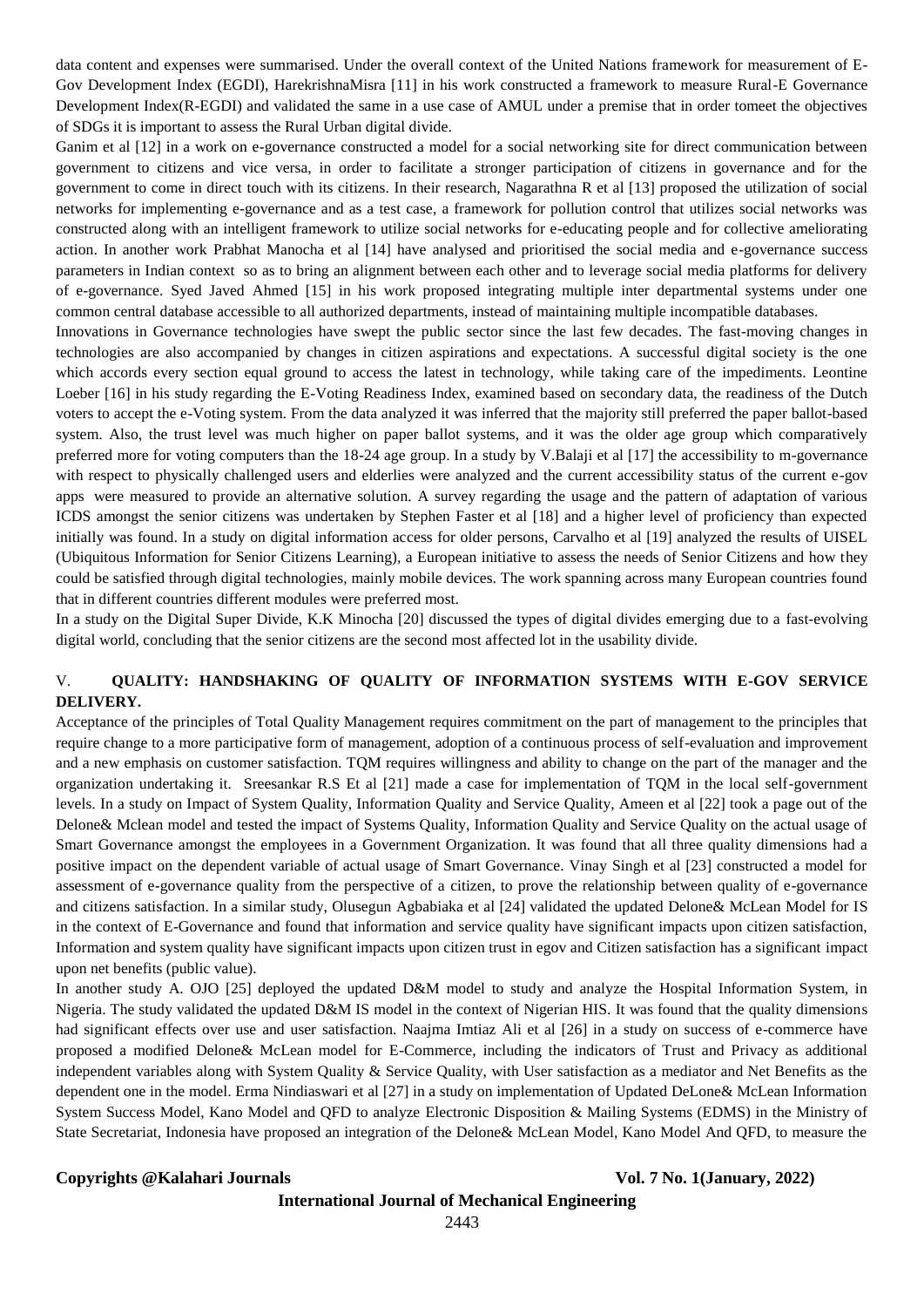success of an Information System and to analyse further windows of opportunities to increase user satisfaction. Ronggang Zhou et al [28] in a study on Measuring e-service quality and its importance to customer satisfaction and loyalty in a telecom setting, discussed e-service quality from the perspective of User Experience or Ux. It was found that there is a positive relationship between e-SQ, Customer Satisfaction and Customer Loyalty and that Customer Loyalty is functional upon Customer satisfaction. The study concluded that E-service qualities related to Ux are the core predictors for customer satisfaction and customer loyalty. In a study of Jakarta Government Official Portal Acceptance based on Technology Acceptance model, CahyonoBudy Santoso et al [29] have assessed the public acceptance of the Jakarta Government official portal deploying TAM. It was found that a) ease of use factor had a positive and significant effect over the benefit factor b) the benefit factor had a positive and significant effect over the attitudinal factor and behavioral tendency factor  $\& c$ ) behavioral intention to use factor had a positive and significant effect over the actual system usage. In a work Saleh et al [30] have disputed the validity of the TAM model as it exists against the current context of technological advancement. In this study they have argued that keeping into consideration the advancement in technology today, the variable Ease of use is no longer a significant predictor for adoption of a technology since ease of use is given and the researchers replaced the same with more outcome-oriented variables. An IT use Motivation hierarchy in parallel with Maslow's hierarchy of needs was also proposed in the study. Ibrahim Mohamed Yosser et al [31] in their work have deployed the TRI 2.0 index to analyse the technology readiness index for e-health in some of the conflict regions in Libya and found that only Insecurity, an inhibitor dimension in TRI 2.0 had a significant influence upon the dependent variable of E-Health Technology Readiness.

An Wun Lee [32] in an application of Quality Function Deployment to Smart watches, explored and analysed the key design and commensurate technical attributes for Smart Watches, while applying Quality Function Deployment method represented by House of Quality matrix diagram so as to point out and minimize insignificant functionalities and to improve quality of the product and thus creating clarity for consumers regarding benefits of using Smart Watches. In a study for Developing University Competitiveness Xenia L. Pavlova et al [33]successfully applied the Quality Function Deployment (QFD) tool to the problem of a university`s competitiveness. Wan-Li Wei and Shao-Wei [34] in their work on QFD based service design on horticulture therapy for the elderly, examined application of QFD model for re- designing a healing garden in a long term old age centre.

In a study on Modification of the Quality House method Dimitri Kritsy et al [35] have proposed some modifications in HoQ based on a process approach. The researchers proposed a quantitative approach to measure the outcomes of TQM. In a study by O.A.L Zawati et al [36] on Application of Quality Function Deployment to improve Smart Services applications, the application of QFD by a public sector entity to design and enhance characteristics of smart services applications for Dubai was undertaken. A QFD model was deployed based on a re-engineered VoC method which was supplemented by various sorts of quality tools and has been called as Voice of All. Cauter et al [37] in a study tested the explanatory power of Delone& McLean Model for success of Information Systems. It was found that the D & M model had a certain power to explain the success or failures of the three Information systems put to test in the study. Also, the researchers in their study had added certain background variables like gender, age etc. to examine their effect on the perceptions. In a somewhat similar moderated study Yudha et al [38], deployed the D&M model to understand the impact of e-filing system performance on tax compliance. In the study, a fourth independent and exogenous variable named trust in e-government was used to measure its impact upon Use and User Satisfaction, along with three other D&M variables of Information Quality, Systems Quality and Service Quality. Also, the moderating impact of gender towards system use on tax compliance and user satisfaction on tax compliance was done. Amongst other conclusions, it was found that gender had no moderating effect on either.

#### VI. **FINDINGS**

- From the Literature reviewed, it appears that most of the studies are context specific, having spatial restrictions and thus there is a challenge for universalization. Cities are diverse, so are the issues and therefore the results achieved against the variables can differ from one city to another.
- From the review, it appears that in many studies there was an emphasis upon expert opinion while building up the constructs and testing the same, which opens a new dimension to be explored from the point of the end user who may not be an expert, to analyze the factors that play important role in shaping up their attitudes towards Information Systems.
- It also appears that with respect to all the issues discussed, the factor of Digital Divide is the one that has the most potential to negatively affect the outcomes of all developments in the field and thus obstruct the fructification of net public benefits out of such developments. This is particularly important in the Indian context since many of such studies undertaken are yet to be validated against the Indian background. Thus, an extensive and holistic approach is required to deal with the factor of inclusivity and hence attracts a focused effort on an extensive study in India context.

**Copyrights @Kalahari Journals Vol. 7 No. 1(January, 2022)**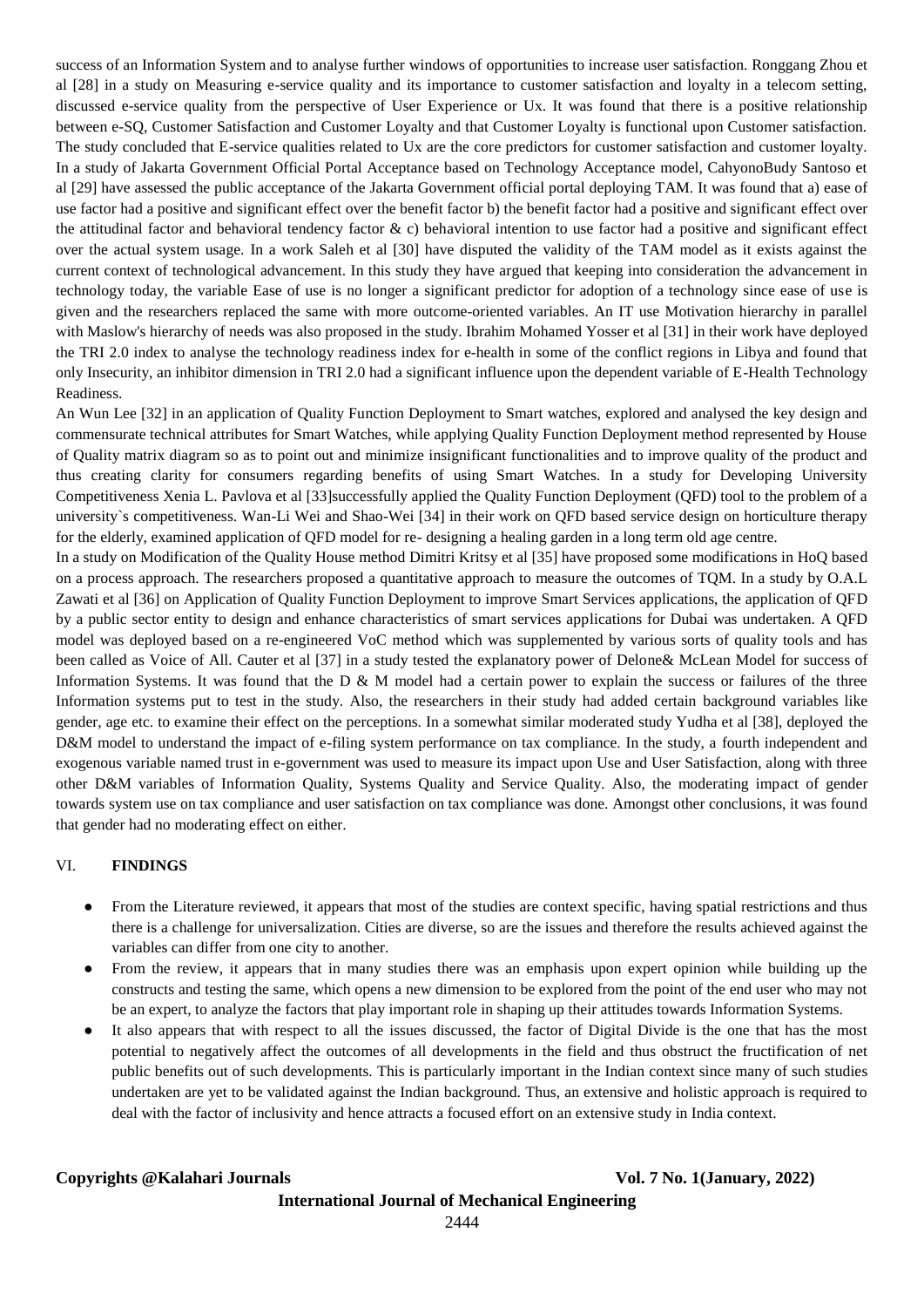Most of the studies regarding quality, comfort, and ease of use of information systems have not discriminated amongst the various demographic sections of a population and the indices that have been used need to be moderated by various socio-demographic factors like, gender, age, language, socio-cultural background, economic strata etc to observe the effects that such factors could yield.

## VII. **CONCLUSION**

Our review may have missed out some relevant research in the field since the filtering process had been based on certain specific keywords and this may have omitted some studies which may have added to the knowledge. This is more so since the three themes are broadly divergent, and the objective was to achieve an idea about the previous research upon the integrated trio. However, we believe that there is an immense potential for researchers to work upon this in future and we are hopeful that our findings will provide an idea about the scope to fill up the existing gaps in knowledge.

## VIII. **REFERENCES**

- [1] J. Arauz, "Smart Cities and the Dire Need for a Course Correction," 2018 IEEE Int. Smart Cities Conf. ISC2 2018, pp. 1– 6, 2019, doi: 10.1109/ISC2.2018.8656829.
- [2] N. M. Kumar, S. Goel, and P. K. Mallick, "Smart cities in India: Features, policies, current status, and challenges," Int. Conf. Technol. Smart City Energy Secur. Power Smart Solut. Smart Cities, ICSESP 2018 - Proc., vol. 2018-Janua, pp. 1– 4, 2018, doi: 10.1109/ICSESP.2018.8376669.
- [3] N. V. Lopes, "Smart governance: A key factor for smart cities implementation," 2017 IEEE Int. Conf. Smart Grid Smart Cities, ICSGSC 2017, pp. 277–282, 2017, doi: 10.1109/ICSGSC.2017.8038591.
- [4] N. P. Rana, S. Luthra, S. K. Mangla, R. Islam, S. Roderick, and Y. K. Dwivedi, "Barriers to the Development of Smart Cities in Indian Context," Inf. Syst. Front., vol. 21, no. 3, pp. 503–525, 2019, doi: 10.1007/s10796-018-9873-4.
- [5] A. Kirimtat, O. Krejcar, A. Kertesz, and M. F. Tasgetiren, "Future Trends and Current State of Smart City Concepts: A Survey," IEEE Access, vol. 8, pp. 86448–86467, 2020, doi: 10.1109/ACCESS.2020.2992441.
- [6] E. Setijadi, A. K. Darmawan, R. Mardiyanto, I. Santosa, Hoiriyah, and T. Kristanto, "A Model for Evaluation Smart City Readiness using Structural Equation Modelling: A Citizen's Perspective," Proc. 2019 4th Int. Conf. Informatics Comput. ICIC 2019, 2019, doi: 10.1109/ICIC47613.2019.8985969.
- [7] A. Hayar and G. Betis, "Frugal social sustainable collaborative smart city casablanca paving the way towards building new concept for 'future smart cities by and for all,'" pp. 1–4, 2018, doi: 10.1109/senset.2017.8305444.
- [8] A. Founoun and A. Hayar, "Evaluation of the concept of the smart city through local regulation and the importance of local initiative," 2018 IEEE Int. Smart Cities Conf. ISC2 2018, pp. 1–6, 2019, doi: 10.1109/ISC2.2018.8656933.
- [9] J. S. OJO, "E-governance: An imperative for sustainable grass root development in Nigeria," J. Public Adm. Policy Res., vol. 6, no. 4, pp. 77–89, 2014, doi: 10.5897/jpapr2013.0264.
- [10] M. Pathak and G. Kaur, "Impact of E-Governance on Public Sector Services," vol. 9359, no. 4, pp. 100–103, 2014.
- [11] H. Misra, "Managing Poverty Fad towards Sustainable Development: Will Rural E-Governance Help?," 2020 7th Int. Conf. eDemocracy eGovernment, ICEDEG 2020, pp. 297–301, 2020, doi: 10.1109/ICEDEG48599.2020.9096675.
- [12] M. A. M. Ganim and M. Kamruzzaman, "E-governance using social network: A model for strong democratic environment in Bangladesh," 16th Int'l Conf. Comput. Inf. Technol. ICCIT 2013, no. March, pp. 218–223, 2014, doi: 10.1109/ICCITechn.2014.6997328.
- [13] R. Nagarathna and R. Manoranjani, "An intelligent step to effective E-governance in India through e-learning via social networks," Proc. - 2016 IEEE 4th Int. Conf. MOOCs, Innov. Technol. Educ. MITE 2016, pp. 29–35, 2017, doi: 10.1109/MITE.2016.12.
- [14] P. Manocha, S. Som, and L. Chanana, "Technological Trends, Impact, and Analysis of Quality Service Parameters on e-

#### **Copyrights @Kalahari Journals Vol. 7 No. 1(January, 2022)**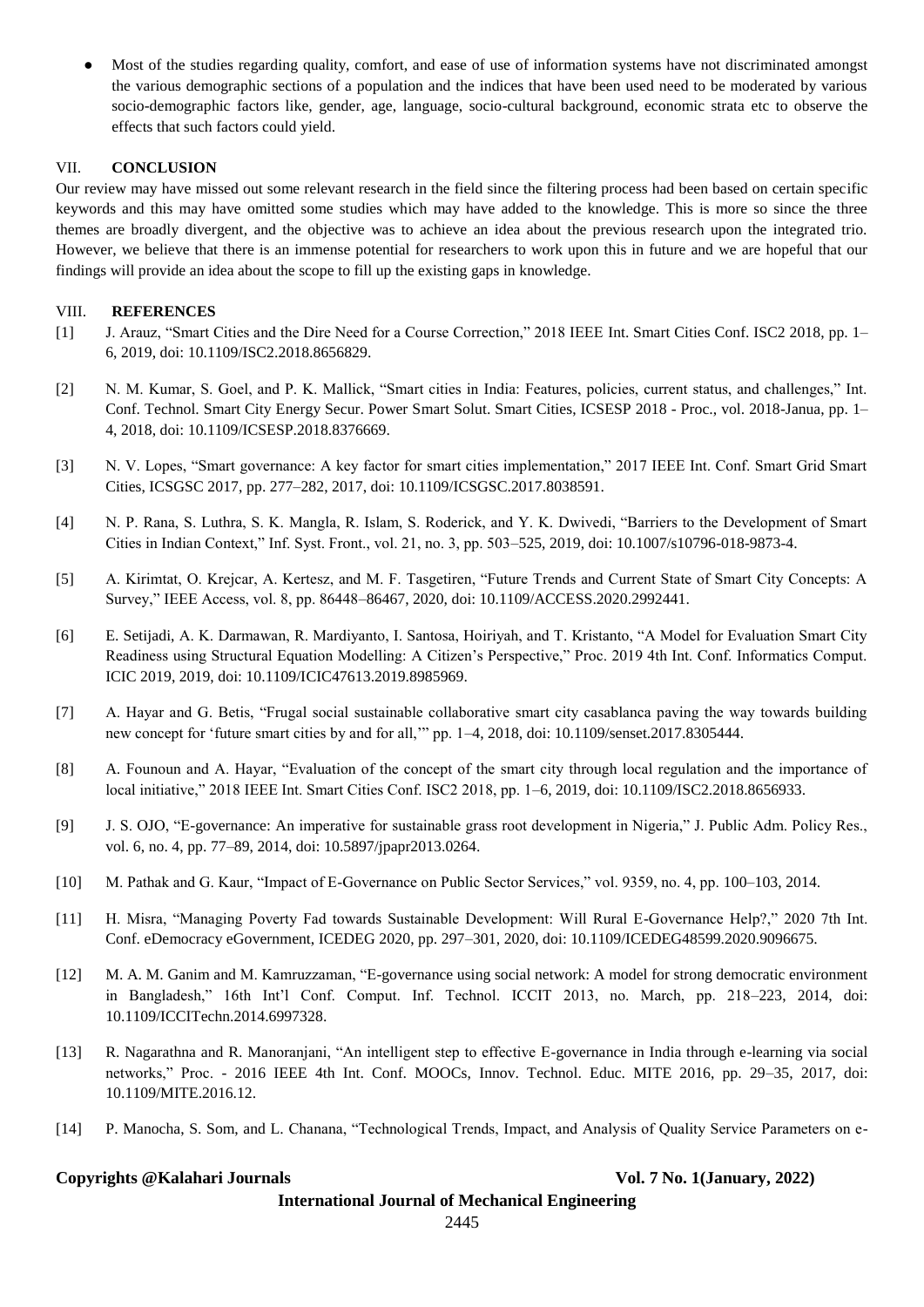Governance Applications," ICRITO 2020 - IEEE 8th Int. Conf. Reliab. Infocom Technol. Optim. (Trends Futur. Dir., pp. 1179–1184, 2020, doi: 10.1109/ICRITO48877.2020.9198007.

- [15] A. Sayed Javed, "Total e-governance: Pros & cons," Proc. 2018 Int. Conf. Comput. Sci. Comput. Intell. CSCI 2018, pp. 245–249, 2018, doi: 10.1109/CSCI46756.2018.00053.
- [16] L. Loeber, The E-voting Readiness Index and the Netherlands, vol. 11143 LNCS. Springer International Publishing, 2018.
- [17] V. Balaji and K. S. Kuppusamy, "Accessibility analysis of e-governance oriented mobile applications," 2016 Int. Conf. Access. to Digit. World, ICADW 2016 - Proc., pp. 141–144, 2016, doi: 10.1109/ICADW.2016.7942529.
- [18] S. Foster, A. Pangle, A. Schrader, J. Y. Wei, and G. Azhar, "Adaptations in the Age of Technology in Seniors," Am. Res. J. Geriatr. Aging, vol. 1, no. 1, 2017, doi: 10.21694/2639-3093.17002.
- [19] C. Vaz De Carvalho, P. Cano Olivares, J. M. Roa, A. Wanka, and F. Kolland, "Digital information access for ageing persons," Proc. - IEEE 18th Int. Conf. Adv. Learn. Technol. ICALT 2018, pp. 345–347, 2018, doi: 10.1109/ICALT.2018.00086.
- [20] K. K. Minocha, "Digital Super Divide : Humanity on the Crossroad," pp. 27–39.
- [21] R. S. Sreesankar and T. G. Manoharan, "Improving service quality through Total Quality Management and E-governance in Kerala for Policy Implementation," Int. J. Pure …, vol. 118, no. 20, pp. 4279–4285, 2018, [Online]. Available: https://acadpubl.eu/hub/2018-118-21/articles/21e/67.pdf.
- [22] A. Ameen, K. Alfalasi, N. A. Gazem, and O. Isaac, "Impact of System Quality, Information Quality, and Service Quality on Actual Usage of Smart Government," 2019 1st Int. Conf. Intell. Comput. Eng. Towar. Intell. Solut. Dev. Empower. our Soc. ICOICE 2019, pp. 0–5, 2019, doi: 10.1109/ICOICE48418.2019.9035144.
- [23] G. Singh and V. Singh, "Citizen centric assessment framework for e-governance services quality," Int. J. Bus. Inf. Syst., vol. 27, no. 1, p. 1, 2018, doi: 10.1504/ijbis.2018.10009186.
- [24] O. Agbabiaka and R. Ugaddan, "The public value creation of eGovernment: A test of the respecified is success model," Proc. Annu. Hawaii Int. Conf. Syst. Sci., vol. 2016-March, pp. 2923–2932, 2016, doi: 10.1109/HICSS.2016.366.
- [25] A. I. Ojo, "Validation of the delone and mclean information systems success model," Healthc. Inform. Res., vol. 23, no. 1, pp. 60–66, 2017, doi: 10.4258/hir.2017.23.1.60.
- [26] N. I. Ali, S. Samsuri, I. A. Brohi, A. B. Soomro, S. Soomro, and A. Shah, "Preliminary study on factors affecting ecommerce success: A modified Delone and McLean model," Proc. - Int. Conf. Inf. Commun. Technol. Muslim World 2018, ICT4M 2018, pp. 120–125, 2018, doi: 10.1109/ICT4M.2018.00031.
- [27] E. Nindiaswari, F. Azzahro, A. N. Hidayanto, S. Gitik, and P. Anussornnitisarn, "Integration of Updated DeLone&McLean Success Model, Kano Model and QFD to Analyze Quality of an Information System Case Study: Electronic Disposition and Mailing Systems (EDMS) in Ministry of State Secretariat Indonesia," 2016 Int. Conf. Informatics Comput. Integr., no. Oct, pp. 1–6, 2016.
- [28] R. Zhou, X. Wang, Y. Shi, R. Zhang, L. Zhang, and H. Guo, "Measuring e-service quality and its importance to customer satisfaction and loyalty: an empirical study in a telecom setting," Electron. Commer. Res., vol. 19, no. 3, pp. 477–499, 2019, doi: 10.1007/s10660-018-9301-3.
- [29] C. B. Santoso, W. Suparta, E. Abdurachman, and A. Trisetyarso, "Jakarta government official portal acceptance based on technology acceptance model," 2020 Int. Conf. Inf. Technol. Syst. Innov. ICITSI 2020 - Proc., pp. 270–275, 2020, doi: 10.1109/ICITSI50517.2020.9264916.
- [30] Z. I. Saleh and O. Z. Saleh, "Technology Acceptance Model Based on Needs, Social Influence and Recognized Benefits," 2020 Int. Conf. Innov. Intell. Informatics, Comput. Technol. 3ICT 2020, 2020, doi: 10.1109/3ICT51146.2020.9311961.

## **Copyrights @Kalahari Journals Vol. 7 No. 1(January, 2022)**